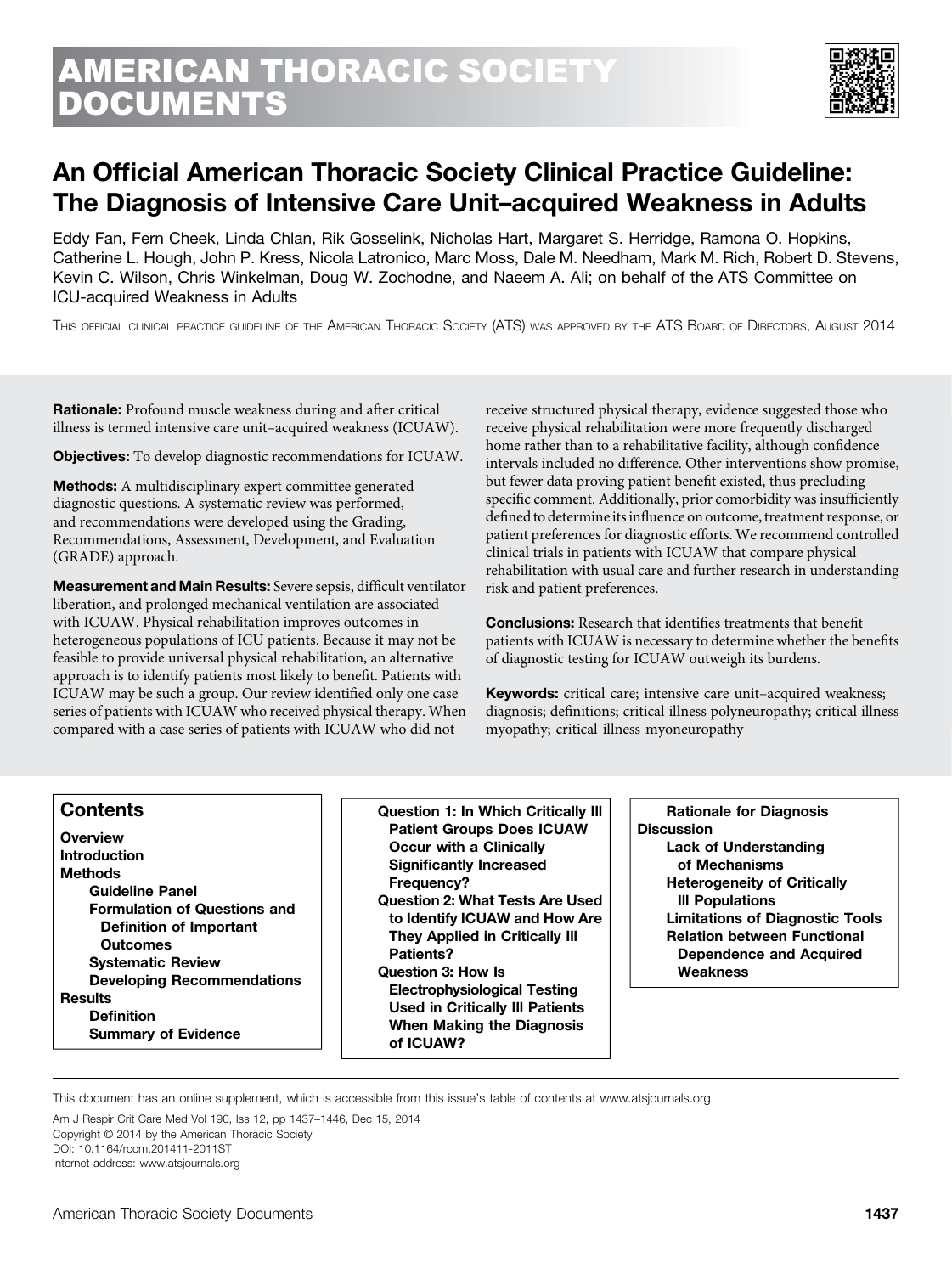# **Overview**

Severe muscle weakness is common among critically ill patients, yet there is no consensus on whether or how to systematically identify patients with intensive care unit–acquired weakness (ICUAW). The guideline development committee began with a systematic review that identified that ICUAW may be more common among ICU patients with severe sepsis as well as those having difficulty being liberated from mechanical ventilation or requiring prolonged mechanical ventilation.

Literature review failed to identify evidence comparing the effects of diagnostic testing versus no diagnostic testing on clinical outcomes. A small case series of patients with ICUAW who received physical therapy was identified, and when compared with a similar series of patients with ICUAW who did not receive physical therapy, it appeared that therapy patients might be discharged home rather than to a rehabilitative facility more frequently. However, the confidence intervals did not exclude no effect. As such, the evidence provides very little confidence in the estimated effects of physical therapy on clinical outcomes in patients with ICUAW. The guideline development committee is certain that additional research is necessary to determine whether intervention improves outcomes in patients with ICUAW, and such evidence is necessary before deciding whether or not routine diagnostic testing for ICUAW is indicated.

Testing for and treatment of ICUAW is a promising management strategy for which, thus far, there is insufficient evidence of benefit to support its use. The committee members believe that further research has the potential for reducing uncertainty about the effects of this management strategy and that the results of such research will be of good value for the anticipated costs. Therefore, to recommend a diagnostic approach to testing for ICUAW, the committee made the following recommendations (Table 1).

Recommendation 1: We recommend well-designed, adequately powered and executed randomized controlled trials comparing physical rehabilitation or other alternative treatments with usual care in patients with ICUAW that measure and report patient-important outcomes.

(strong recommendation, very low-quality evidence)

Recommendation 2: We recommend clinical research to determine the role of prior patient disability in the development of and recovery from ICUAW. (strong recommendation, very low-quality evidence)

Recommendation 3: We recommend clinical research that determines whether or not patients would want to know if they have ICUAW even though no specific therapy currently exists and how patient preferences influence medical decision making or the perception of prognosis. (strong recommendation, very low-quality evidence)

# Introduction

It is estimated that 13 to 20 million people annually require life support in intensive care units (ICUs) worldwide (1). In the United States, more than 750,000 people receive mechanical ventilation (2, 3), with almost 300,000 requiring prolonged support  $(>5 d)$  annually  $(3-6)$ . Physical impairment is common in this patient group and may persist for years (7–11). In some patients, physical deficits manifest as profound weakness (12), which is associated with worsened outcomes (7, 13). Multiple series estimate that  $\sim$ 25% of patients who require prolonged mechanical ventilation develop global and persistent weakness (7, 8). Based on this, more than 75,000 patients in the United States and up to 1 million worldwide may develop the syndrome of global weakness termed ICU-acquired weakness (ICUAW).

ICUAW is caused by a variety of different pathologies, including critical illness myopathy, polyneuropathy, or a combination (12, 14). It can lead to prolonged mechanical ventilation (15–17) and hospital stay (7, 8) and increased mortality (7, 13). Many patients recovering from critical illness report physical symptoms that persist for years (10, 11), suggesting they may have experienced ICUAW acutely (18, 19).

Rehabilitative therapy improves short-term patient-centered outcomes in heterogeneous populations of ICU patients (20, 21). Because it may not be feasible in many centers to provide early physical and occupational therapy to all ICU patients (22, 23), an alternative approach

is to identify subtypes of ICU patients who are most likely to benefit from these therapies. Patients with ICUAW may be such a subtype according to very lowquality evidence (7, 8, 24). Initiation of early rehabilitation or an alternative potentially beneficial therapy (25–27) is not the only reason to identify ICUAW, however. A diagnosis of ICUAW prevents unnecessary testing for alternative diagnoses (28) and improves the accuracy of counseling about the anticipated duration of mechanical ventilation and the appropriate timing for transition from intensive to rehabilitative care (11, 19, 23, 29–31).

There is no consensus approach to the diagnosis of ICUAW, including how or when the diagnosis can be made (12, 14, 32). It is also uncertain how electrophysiological studies should be used. To address such uncertainties, a panel was convened in March of 2009. The panel organized the disparate terms and standards used to describe ICUAW and introduced a clinical approach (12). Using the panel's work as our framework (12, 33, 34), we convened a committee to generate specific recommendations about the diagnosis of ICUAW. We asked specific clinical questions, prioritized outcomes, developed an a priori search strategy and selection criteria, and then performed a systematic review of the literature. The literature was appraised using the Grading, Recommendations, Assessment, Development, and Evaluation (GRADE) approach and then used to formulate and grade clinical recommendations.

# Methods

The methods used to develop these guidelines are summarized in Table 2.

#### Guideline Panel

These guidelines were developed using the GRADE approach in accordance with American Thoracic Society (ATS) policies (35, 36). The Critical Care and Nursing Assemblies of the ATS sponsored the project. Invitations were sent out by the committee chair (N.A.A.) and planning committee (D.M.N. and Roy G. Brower) to an initial list of experts who were asked for nominations. Twenty-two individuals accepted, representing multiple stakeholder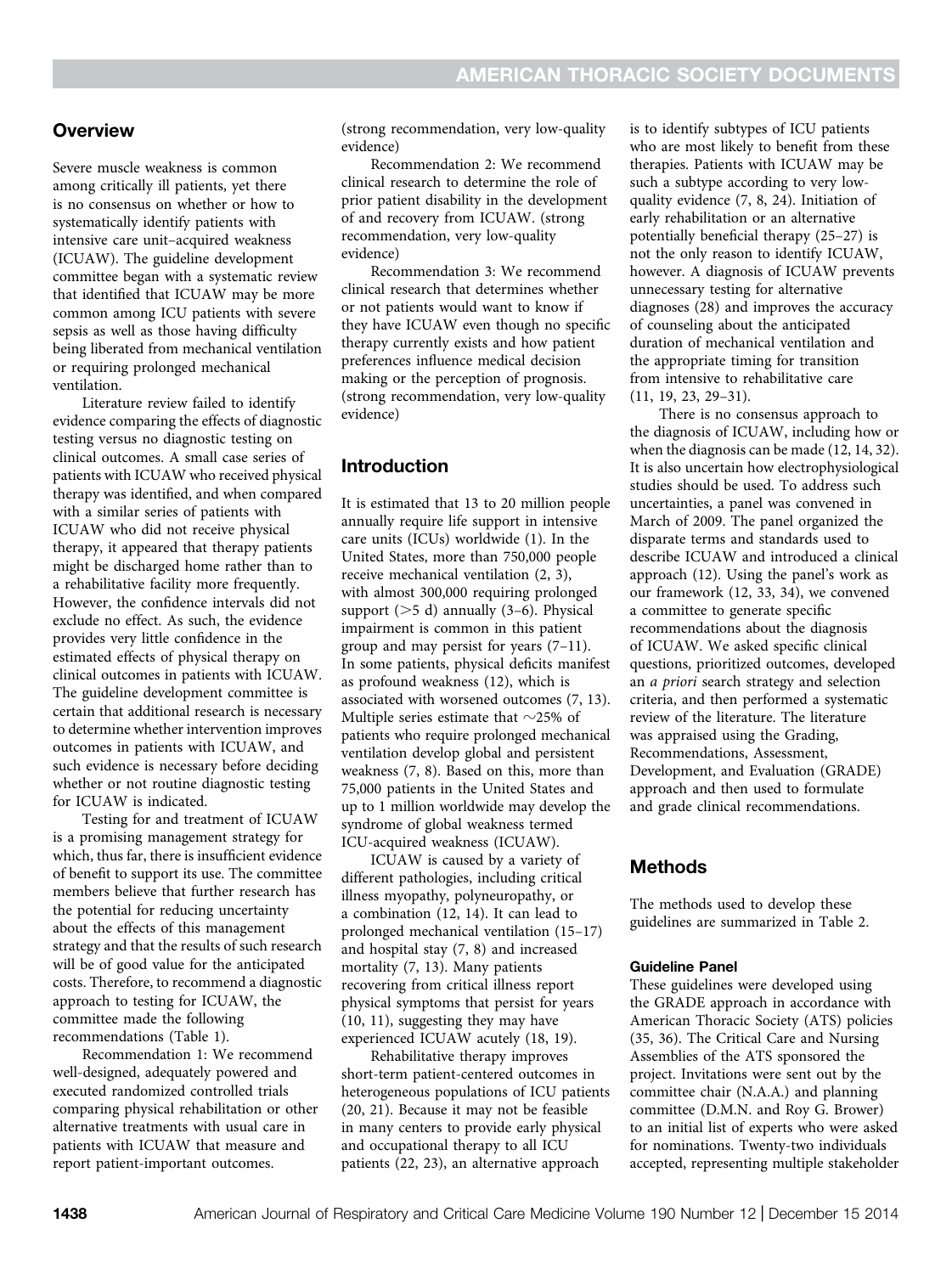Table 1. Recommendation to Aid in Decisions Regarding Diagnostic Testing for Intensive Care Unit-acquired Weakness

| Recommendation                                                                                                                                                                                                                                                                                                                         | <b>Remarks</b>                                                                                                                                                                                                                                                                                                                  | <b>Values and Preferences</b>                                                                                                                                                                                                                                                         |
|----------------------------------------------------------------------------------------------------------------------------------------------------------------------------------------------------------------------------------------------------------------------------------------------------------------------------------------|---------------------------------------------------------------------------------------------------------------------------------------------------------------------------------------------------------------------------------------------------------------------------------------------------------------------------------|---------------------------------------------------------------------------------------------------------------------------------------------------------------------------------------------------------------------------------------------------------------------------------------|
| 1. We recommend well-designed, adequately<br>powered and executed randomized<br>controlled trials comparing physical<br>rehabilitation or other alternative treatments<br>with usual care in patients with ICUAW that<br>measure and report patient-important<br>outcomes. (strong recommendation, very<br>low-quality evidence)       | The recommendations are strong because<br>the guideline development committee is<br>certain that additional research is<br>necessary to prove whether physical<br>rehabilitation or other interventions<br>improve outcomes in patients with<br>ICUAW, and such evidence is necessary<br>before deciding whether or not routine | These recommendations place<br>a higher value on avoiding<br>potentially burdensome diagnostic<br>testing if it will not lead to improved<br>outcomes and a lower value on an<br>uncertain improvement in the rate of<br>discharges home rather than to<br>a rehabilitative facility. |
| 2. We recommend clinical research to determine<br>the role of prior patient disability in the<br>development of and recovery from ICUAW.<br>(strong recommendation, very low-quality<br>evidence)                                                                                                                                      | diagnostic testing for ICUAW is indicated.                                                                                                                                                                                                                                                                                      |                                                                                                                                                                                                                                                                                       |
| 3. We recommend clinical research that<br>determines whether or not patients would<br>want to know if they have ICUAW even<br>though no specific therapy currently exists<br>and how patient preferences influence<br>medical decision making or the perception of<br>prognosis. (strong recommendation, very<br>low-quality evidence) |                                                                                                                                                                                                                                                                                                                                 |                                                                                                                                                                                                                                                                                       |

Definition of abbreviation: ICUAW = intensive care unit–acquired weakness.

disciplines from North America and Europe. Four individuals could not participate, and two members (committee chair [N.A.A.] and academic librarian [F.C.]) were excluded from voting, leaving 16 voting members (see Table E1 in the online supplement).

#### Formulation of Questions and Definition of Important Outcomes

The guideline development committee met to discuss the primary findings from the prior panel (12), review diagnostic issues in ICUAW, and identify important clinical questions (Table 3). The committee discussed what potential benefits patients could experience if an accurate diagnosis was made. Critical beneficial outcomes (i.e., outcomes that alone are sufficient to warrant diagnostic testing) included improved survival or reduced recovery time, with the latter indicated by a shorter duration of mechanical ventilation, reduced length of stay in the ICU or hospital, and/or discharge home rather than to a rehabilitative or long-term medical facility. Less important beneficial outcomes included reduced patient or family anxiety due to incorrect expectations about recovery, more accurate counseling about forthcoming needs for ventilation and rehabilitative services (10, 11, 19), and less unnecessary testing to determine the

cause of delayed ventilator liberation or perceived coma (28). The committee also identified the downsides of diagnostic testing. For manual muscle testing (MMT), the burden of performing a more extensive physical examination and the possibility of inconclusive results from patient or practitioner factors were the identified downsides. For electrophysiological testing, potential downsides included incorrect prognostic expectations for false-positive results and both unnecessary diagnostic uncertainty and delayed initiation of therapy for false-negative results.

#### Systematic Review

A systematic literature review developed the bibliography for the guideline development process. A single search strategy was used, because each of the questions is related to the diagnosis of ICUAW. A sensitive search strategy was developed by the committee's medical librarian (F.C.), which combined Medical Subject Headings and various keywords (37). The search strategy shown in Table E2 was initially performed in March of 2009 and then was periodically updated during the development of the guideline. Two panelists (E.F. and N.A.A.) selected relevant studies using the following inclusion criteria: (1) randomized clinical trial, observational study, or case series

(enrolling three or more patients); (2) exclusive enrollment of patients aged 18 years or older; and (3) explicit reporting of diagnostic testing for ICUAW. Disagreement was adjudicated through consensus of the same reviewers. The same two panelists examined the bibliographies of the selected articles and related reviews for additional studies, reviewed the studies, extracted crude data, and appraised the quality of each article.

#### Developing Recommendations

Recommendations were considered based on the balance of beneficial versus adverse outcomes, quality of evidence, burdens, costs, and patient preferences. If it was unclear whether a particular course of action was favorable or unfavorable even after weighing these factors collectively, a recommendation was made for further research

## **Results**

#### Definition

ICUAW is a syndrome of generalized limb weakness that develops while the patient is critically ill and for which there is no alternative explanation other than the critical illness itself (12). There is no universally accepted reference standard for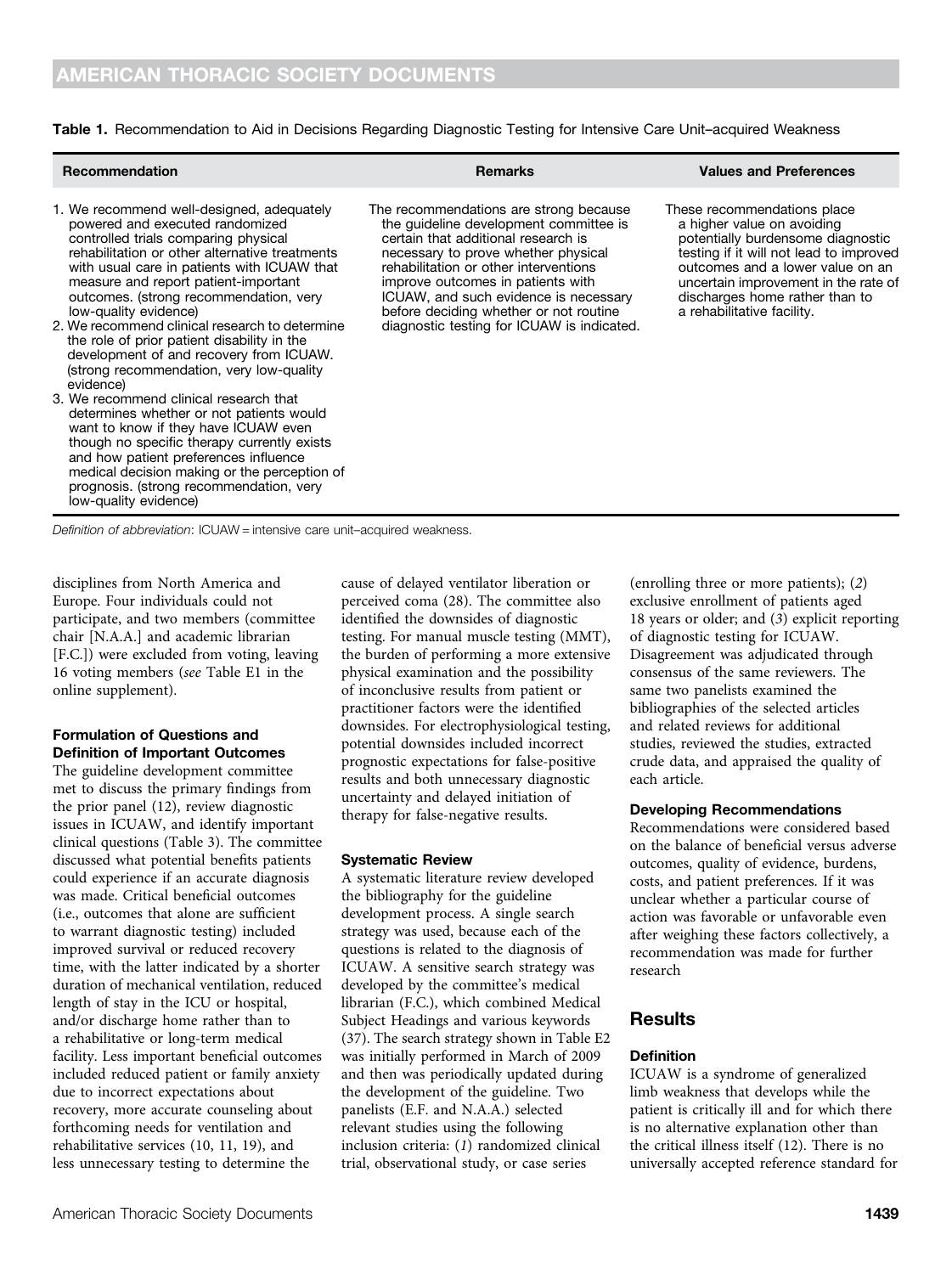## Table 2. Methods Checklist

|                                                                                                                                                                                                       | Yes No |   |
|-------------------------------------------------------------------------------------------------------------------------------------------------------------------------------------------------------|--------|---|
| Panel assembly                                                                                                                                                                                        |        |   |
| Included experts for relevant clinical and nonclinical disciplines                                                                                                                                    | x      |   |
| Included individual who represents the views of patients and society at large                                                                                                                         |        | X |
| Included a methodologist with appropriate expertise (documented expertise in<br>conducting systematic reviews to identify the evidence base and the<br>development of evidence-based recommendations) | X      |   |
| Literature review                                                                                                                                                                                     |        |   |
| Performed in collaboration with librarian                                                                                                                                                             | x      |   |
| Searched multiple electronic databases                                                                                                                                                                | X      |   |
| Reviewed reference lists of retrieved articles                                                                                                                                                        | x      |   |
| Evidence synthesis                                                                                                                                                                                    |        |   |
| Applied prespecified inclusion and exclusion criteria                                                                                                                                                 | x      |   |
| Evaluated included studies for sources of bias                                                                                                                                                        | x      |   |
| Explicitly summarized benefits and harms                                                                                                                                                              | x      |   |
| Used GRADE to describe quality of evidence                                                                                                                                                            | x      |   |
| Generation of recommendations                                                                                                                                                                         |        |   |
| Used GRADE to rate the strength of recommendations                                                                                                                                                    | х      |   |

Definition of abbreviation: GRADE = Grading, Recommendations, Assessment, Development, and Evaluation.

ICUAW. The various definitions available in the literature were considered, and their merits were discussed. The Medical Research Council (MRC) muscle strength score was used in the majority of studies reporting strength. As a result, in these guidelines, we consider the reference standard to be an average MRC muscle strength score of less than 4 across all muscles tested as determined by MMT (7).

#### Summary of Evidence

The initial search, excluding duplicate reports from multiple databases based on title, identified 419 citations. Iterative review yielded 84 unique studies (Figure E1). We focused our analysis on prospective studies with explicit (i.e., reproducible) diagnostic methods. Using these criteria, 31 studies were identified (Table E4). Agreement between abstractors on study

selection was near perfect, with a kappa statistic of 0.91 (38).

The 31 studies (3,905 patients) had a median sample size of 43 (interquartile range [IQR], 25–85). Twenty-eight studies were either observational or case series, and three were randomized trials (Table 4). Twenty-six studies (84%) specifically enrolled patients for the clinical assessment of weakness, with 25 studies (80%) excluding patients with other diagnoses causing weakness. The majority of studies did not have, or did not report, the use of protocolized sedation (96%) or ventilator weaning (88%), which could affect the time to cooperation with a cooperative physical examination. Most studies reported outcomes at ICU (23%) and hospital (55%) discharge. Only six studies (19%) reported any outcome measure (e.g., weakness, quality of life) beyond hospital discharge. The most common reasons for

Table 3. Clinical Questions

Clinical questions used in the deliberations of how to make the diagnosis of ICU-acquired weakness

In which critically ill patient groups does ICUAW occur with a significantly increased frequency?

- What tests are used to identify ICUAW and how are they applied in critically ill patients? How is electrophysiological testing used in critically ill patients when making the diagnosis of ICUAW?
- What is the recommended practical approach to identifying critically ill patients who develop ICUAW?

Definition of abbreviation: ICUAW = intensive care unit–acquired weakness.

admission to the ICU were respiratory failure (39%) and sepsis (15%). Patients with ICUAW had a median age of 61 (IQR, 53–65) years and a median Acute Physiology and Chronic Health Evaluation II score of 20 (IQR, 18–21).

#### Question 1: In Which Critically Ill Patient Groups Does ICUAW Occur with a Clinically Significantly Increased Frequency?

It has been hypothesized that severe sepsis, difficulty weaning from mechanical ventilation, and prolonged mechanical ventilation are associated with ICUAW. Eleven studies reported data about the prevalence of ICUAW among these populations (Table E5) (7, 8, 17, 39–49). Two of the studies were excluded from our analysis because they lacked a control group (39, 40).

A pooled analysis from seven studies recruiting patients with severe sepsis (262 patients; median, 43; IQR, 28–56) (17, 41, 42, 44–47) indicated that the incidence of significant weakness was significantly higher than that observed in studies of other patient groups (5 studies, 504 patients; median, 95; IQR, 50–136) (64 vs. 30%,  $P \le 0.001$ ) (7, 8, 43, 48, 49). However, in four prospective studies (7, 8, 48, 49), the prevalence of sepsis at any time during their presentation was no different whether they developed weakness or not (52% in weak patients vs. 56% of those without weakness,  $P = 0.46$ ). Seven studies found that the duration of mechanical ventilation was longer among patients diagnosed with ICUAW than among patients without ICUAW (median, 25 d [IQR, 12–33 d] vs. 18 d [IQR, 8–18.5 d];  $P = 0.06$  (7, 8, 17, 41, 47–49). This has been confirmed in more recent studies (50). Pooled analysis of 14 studies that enrolled patients after a specific period of mechanical ventilation suggests that the longer the exposure to mechanical ventilation the higher the incidence of ICUAW (33% in studies enrolling patient on ventilation  $\leq 5$  d vs. 43% in those enrolled after  $\ge 7$  d,  $P = 0.01$ ) (7, 8, 17, 25, 41, 48, 49, 51–57).

#### Question 2: What Tests Are Used to Identify ICUAW and How Are They Applied in Critically Ill Patients?

In our systematic review, the most common diagnostic tests for ICUAW were physical examination (84% of studies), EMG (90%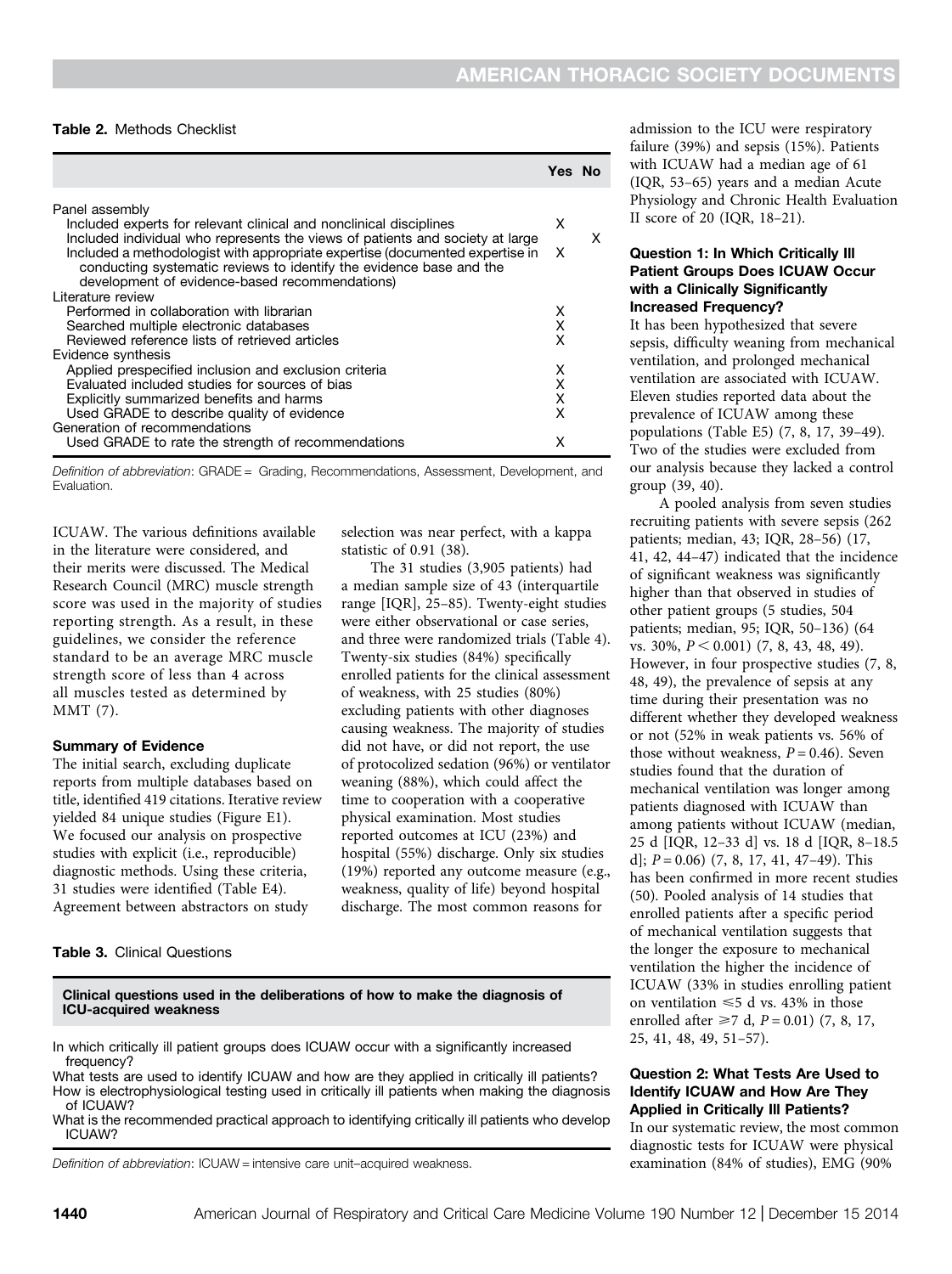#### Table 4. Study Characteristics

| <b>Characteristic</b>                                           | Studies $(N = 31)$ |
|-----------------------------------------------------------------|--------------------|
| No. patients evaluated for ICUAW                                |                    |
| Total                                                           | 3,095              |
| Patients with ICUAW, no. (%)                                    | 1,019 (33)         |
| Per study, median (IQR)                                         | 43 (25 - 75)       |
| Study design, no. (%)                                           |                    |
| Prospective cohort study                                        | 28 (90)            |
| Randomized controlled trial                                     | 3(10)              |
| Patient enrollment criteria, no. (%)*<br>Mechanical ventilation | 12 (39)            |
| Failure to wean from                                            | 2(6)               |
| mechanical ventilation                                          |                    |
| SIRS/sepsis and/or multiorgan failure                           | 10 (32)            |
| ALI/ARDS                                                        | 1 $(3)$            |
| Clinical assessment of weakness                                 | 26 (84)            |
| Other                                                           | 5 (16)             |
| Exclusion of alternative diagnoses for ICUAW, no. (%)           |                    |
| Yes                                                             | 25 (80)            |
| No                                                              | 3(10)              |
| Unclear/not reported<br>Duration of follow-up, no. (%)          | 3(10)              |
| ICU                                                             | 9(29)              |
| Hospital                                                        | 16 (52)            |
| Posthospital discharge                                          | 6 (19)             |

Definition of abbreviations: ALI = acute lung injury; ARDS = acute respiratory distress syndrome; ICUAW = intensive care unit–acquired weakness; IQR = interquartile range; SIRS = systemic inflammatory response syndrome.

\*Included studies could have enrolled patients with more than one criterion.

of studies), and nerve conduction studies (NCS) (84% of studies) (Table 5). None of the studies compared two diagnostic approaches; rather, most used the tests sequentially if abnormalities were identified on initial testing.

Twenty-six studies (2,318 patients) evaluated physical examination with MMT to diagnose ICUAW (Table E6) (7, 8, 39, 40, 42–45, 47–49, 51–66). Thirteen of those studies (887 patients) (7, 8, 39, 43, 44, 48, 53, 54, 56, 57, 64–66) used a composite MRC (Table E7) score to define strength. Nine of the studies (669 patients) clearly stated an MRC score threshold to define significant weakness (Table E8) (7, 8, 43, 48, 53, 54, 56, 57, 64). Seven of these studies (494 patients) used less than 80% of the maximum score as the threshold to diagnose ICUAW (7, 8, 43, 48, 56, 57, 64). Only four studies (7, 8, 43, 53) quantified cooperation before the performance of MMT.

MMT was correlated with EMG/NCS in 12 studies (8, 42, 44, 45, 47, 52, 54, 56, 57, 60, 65, 66). In the aggregate (214 patients), these studies demonstrated that 80% of subjects with abnormal EMG/NCS studies had moderate to severe weakness (varied thresholds). The frequency of clinical weakness did not vary based on the threshold MRC used (77% in MRC threshold vs. 84% in other definitions of weakness,  $P = 0.2$ ). The frequency of EMG abnormalities  $(>\!\!>95\%)$ did not vary with use of MRC (four studies

Table 5. Diagnostic Methods for Intensive Care Unit–acquired Weakness

| <b>Diagnostic Method</b>                                                                                                     | Studies $(N = 31)$                                             |
|------------------------------------------------------------------------------------------------------------------------------|----------------------------------------------------------------|
| Physical examination<br><b>EMG</b><br>Nerve conduction studies<br>Direct muscle stimulation<br>Muscle biopsy<br>Nerve biopsy | 26 (84)<br>28 (90)<br>(84)<br>26<br>6<br>(19)<br>8(26)<br>2(6) |

Data are presented as n (%).

[108 patients]) or other subjective strength scales (eight studies [228 patients]). One study directly compared initial EMG/NCS findings in the ICU with the final clinical diagnosis with MMT. This study showed that the positive predictive value of in ICU EMG for the final diagnosis of weakness was 50%, and its negative predictive value was 89% (57). Other diagnostic studies like muscle or nerve biopsy were used too infrequently to warrant comment.

#### Question 3: How Is Electrophysiological Testing Used in Critically Ill Patients When Making the Diagnosis of ICUAW?

Use of electrophysiological testing in clinical practice is variable. In our review, 28 (2,248 patients) and 26 (1,813 patients) studies used EMG and NCS, respectively. The 15 studies that evaluated EMG and/or NCS criteria for ICUAW found varying diagnostic thresholds (Table E9) (8, 17, 25, 39, 41, 44, 48, 49, 55, 56, 58, 59, 65–67). Moreover, five studies (191 patients) that evaluated direct muscle stimulation reported variability in the muscles tested and the threshold used for the diagnosis of ICUAW (39, 56, 59, 65, 66). Studies of EMG or NCS in uncooperative patients tended to perform the tests early during their ICU stay (e.g., Day 2–10), whereas studies in cooperative patients with abnormal MMT tended to perform them only if the abnormalities persisted (e.g., 2–7 d).

#### Rationale for Diagnosis

Physical and occupational therapist intervention to encourage ambulation reduces the duration of delirium (23), increases ventilator-free days (23), and improves functional status (21), 6-minute-walk distance, and subjective feeling of well-being (20) at hospital discharge in heterogeneous populations of ICU patients. Despite the benefits of physical rehabilitation, it may not be feasible to provide it to all ICU patients. An alternative approach is to provide physical rehabilitation to subtypes of ICU patients who are most likely to benefit (68–70). Patients with ICUAW may be such a group.

The possibility that patients who develop ICUAW might benefit from physical therapy is suggested by two case series. In the first series of 35 patients with ICUAW who received only infrequent physical therapy when deemed necessary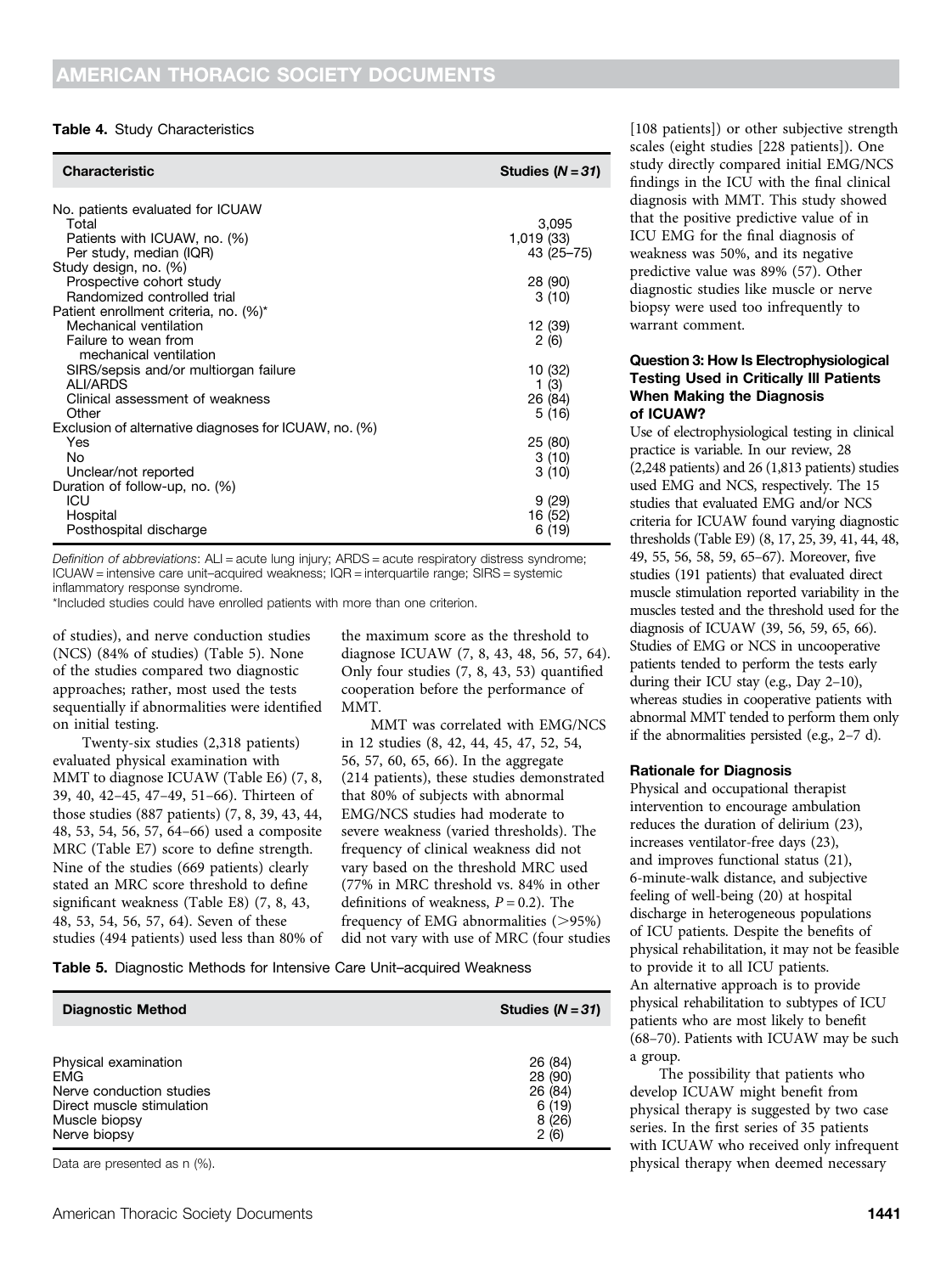by a treating physician, four patients were able to be discharged home (11%) after their critical illness. Of the remaining 31 patients, 11 (31%) died and 20 (57%) were discharged to a rehabilitative or long-term medical facility (7). In contrast, the second series followed 19 patients with ICUAW who all underwent physical therapy for an average of 30 minutes a day for 5 days a week until discharge and found that 6 patients were able to be discharged home (32%) after their critical illness. Of the remaining 13 patients, 2 (11%) died and 11 (57%) were discharged to a rehabilitative or long-term medical facility (24). The severity of illness was similar in the case series (a Sequential Organ Failure Assessment score of 8 [7] and 6 [24]). Taken together, the case series suggest that physical rehabilitation might be associated with increased probability of discharge to home instead of another facility (relative risk, 2.76), although there were too few events to definitively confirm or exclude an effect (95% confidence interval, 0.88–8.60).

Such evidence is very low quality (Table E3), meaning that the committee has very little confidence in the estimated effect. The very low quality of the evidence reflects that the estimates were derived from case series, comparisons were across series rather than within series, and there were few patients and events. Given the very low-quality evidence that making a diagnosis of ICUAW improves clinical outcomes, the guideline development committee recommends performing welldesigned and -executed randomized trials that measure and properly report clinical outcomes of physical rehabilitation in patients with ICUAW. This includes research that improves our understanding of the role of patient factors and comorbidities in the likelihood of developing ICUAW and the response to treatment. Furthermore, the influence of this diagnosis on patient preferences and their perception of how it affects their medical decision making should be determined through future research. The committee is certain that additional research is necessary to prove whether physical therapy improves outcomes in patients with ICUAW, and such evidence is necessary before deciding whether or not routine diagnostic testing for ICUAW is indicated. This should be seen as distinct from the issue of the value of physical rehabilitation in general populations of mechanically

ventilated critically ill patients that has a more direct body of evidence (20, 21, 71) and is not specifically addressed in this document.

Even though the evidence that making a diagnosis of ICUAW improves clinical outcomes is very low, many members of guideline development committee routinely test high-risk ICU patients for ICUAW (i.e., patients with severe sepsis, difficulty being liberated from mechanical ventilation, or receiving prolonged mechanical ventilation). The approach is based on unsystematic clinical observations that making a diagnosis of ICUAW may have beneficial effects that are seldom measured, including the prevention of unnecessary testing for alternative diagnoses (28), earlier initiation of physical and occupational therapy, and increased accuracy of counseling about the anticipated duration of mechanical ventilation, rehabilitative services, and physical recovery after critical illness (11, 19, 23, 29–31). Moreover, the members of the guideline development committee who perform routine diagnostic testing argue that the potential, albeit unproven, benefit of early physical and occupational therapy is sufficient to warrant diagnostic testing, because therapy can be performed without harm to the patient and with minimal burden to providers. In the case series that followed patients with ICUAW who received physical therapy, there were no adverse events reported (24); in two randomized trials of physical therapy in a heterogeneous ICU population, there was only one adverse event reported among 194 patients and more than 600 physical therapy sessions (20, 21). This was confirmed in a more recent systematic review (72). MMT is performed in cooperative patients and electrophysiological testing in uncooperative patients.

## **Discussion**

The committee used state-of-the-art guideline methodology to generate clinical questions, identify and appraise relevant evidence, and consider whether routine diagnostic testing for ICUAW is warranted. The process yielded a clear understanding of current gaps in the available literature, most notably the paucity of evidence that physical rehabilitation (or any alternative therapy) improves clinical outcomes in

patients diagnosed with ICUAW. By generating objective evidence that clinical outcomes can be improved, aggressive efforts aimed to diagnose patients with ICUAW can be justified.

Despite this lack of current evidence, there are several reasons that many members of the guideline development committee perform routine diagnostic testing to identify patients with ICUAW in their clinical practices. First, ICUAW is associated with worse clinical outcomes, and nonrecognition could lead to inappropriate expectations of recovery. Second, many believe that the potential, albeit unproven, benefits of physical therapy outweigh the downsides, because therapy can be performed without harm to the patient and with minimal burden to providers. Third, patients with ICUAW appear at risk for recurrent respiratory failure and nosocomial pneumonia (7, 17) possibly related to reduced neuromuscular reserve (15, 16). Respiratory therapists or others could focus on respiratory support and pulmonary airway clearance in patients with ICUAW to minimize these risks. Finally, a clear phenotypic description of these patients could facilitate further research to explore causes and interventions.

Although there are important reasons to diagnose ICUAW, there are also several limitations to our approach that were discussed during the committee's deliberations. The limitations include our lack of understanding of how to interrupt the pathophysiology that leads to ICUAW, the heterogeneity of critically ill populations, and limitations inherent to the tools available. Finally, the reduced quality of life and poor functional independence of critically ill patients after critical illness needs further research to define the impact of reduced strength on this outcome.

#### Lack of Understanding of Mechanisms

There has been significant work focused on the cellular alterations in specific causes of ICUAW (32, 73–75); however, such efforts have not resulted in specific pharmacologic interventions. As a result, the advantages of diagnosing ICUAW are less than if one existed. An area that has received considerable attention is the effects of immobility (73, 76), which has led to the promotion of sedative interruption and early rehabilitation therapy in a variety of settings (20, 21, 76–81). However, even these interventions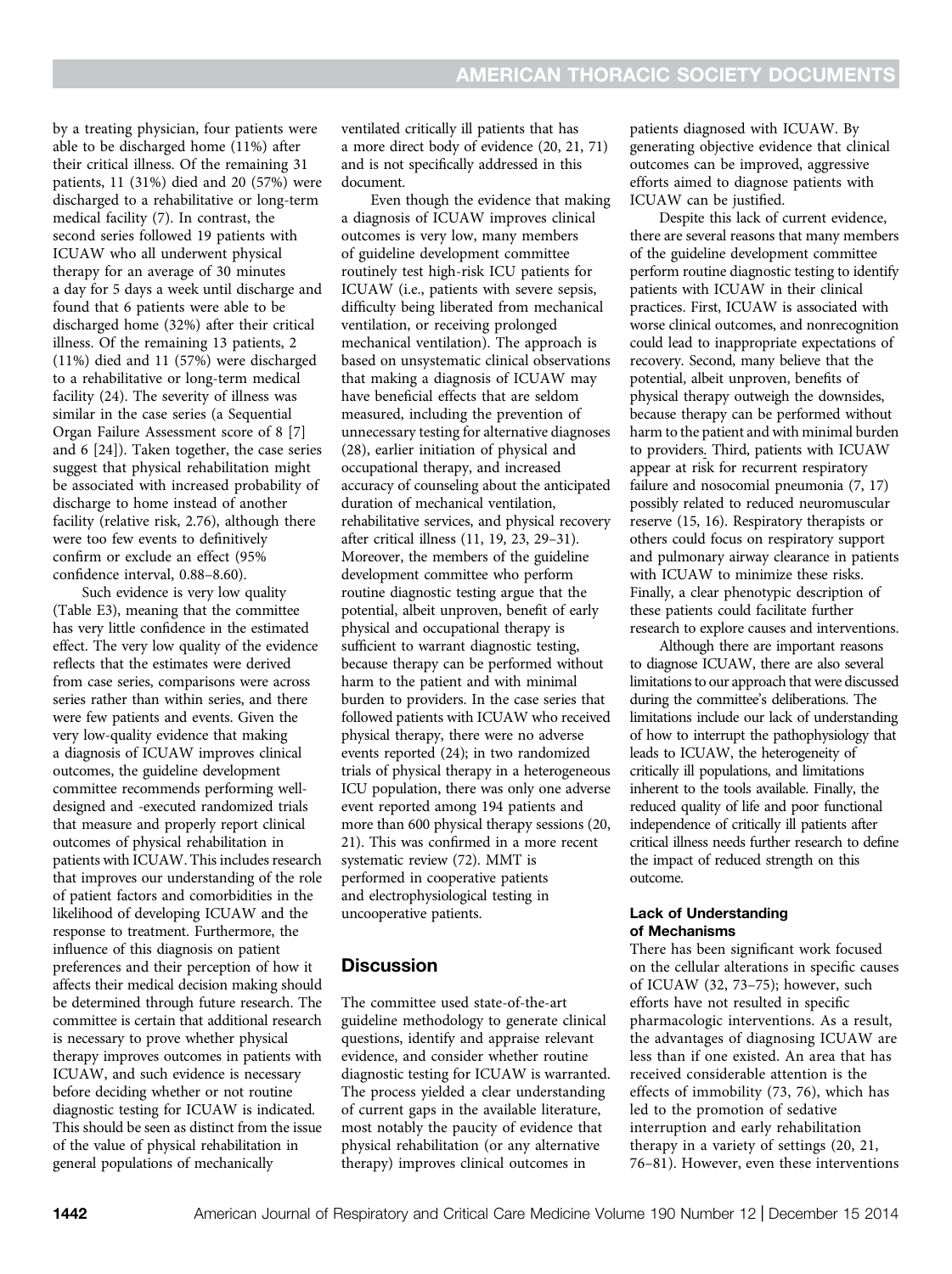are limited by an incomplete understanding of the pathophysiology and delayed recognition (82). Additionally, as we learn more about the link between critical illness and persistent physical limitation (83), we must dissect what aspects of critical illness (immobility, inflammation, lack of exercise, cognitive deficits) lead to disability (82, 84).

## Heterogeneity of Critically Ill Populations

Heterogeneity of critically ill populations is another important barrier, particularly as it pertains to functional recovery, as this is a major concern among patients recovering from critical illness (18, 19, 85). For instance, functional outcomes among survivors of acute respiratory distress syndrome (ARDS) can vary based on age and chronic underlying comorbidity (11, 86, 87). This occurs despite similar severity and duration of illness. Younger, previously employed patients with ARDS without comorbidity have improved survival and return to independence when compared with the elderly (9, 85, 88). Recovery may vary because the syndrome has heterogeneous underlying pathology or treatment has influenced the muscles' response to injury (89). Understanding this variability may allow diagnostic efforts to target patients most likely to benefit from diagnosis.

# Limitations of Diagnostic Tools

The diagnostic tests used to identify ICUAW are limited by reproducibility, the narrow window during which they can be applied, and the lack of a universally accepted and validated "gold standard." Volitional testing (e.g., MMT), although reliable in cooperative patients (90), is inherently challenging given the available scales (91) and bias introduced by detection after awakening (91). Despite these limitations, a more reliable test has not emerged.

## Relation between Functional Dependence and Acquired Weakness

By defining the long-term impact of critical illness on patients returning to society, the attention paid to developing interventions is likely warranted. The link between ICUAW/muscle strength and physical function (strength, timed walk distance, etc.) and patient-reported quality of life measures has been clearly reported (83). However, given the simultaneous evolution in our understanding of cognitive (92), psychiatric (93), and physical impacts of critical illness, a better understanding of the signal of functional independence is needed to understand how to target physical recovery. This is important as, in the aggregate, functional independence is more readily monitored than any more specific symptom and thus likely to remain a pragmatic target of intervention. Current studies of combined interventions targeting both physical and cognitive performance may be the only way for us to tease apart the relative contribution of each of these domains (71). This understanding would have direct policy implications and would assist clinicians and patients in prioritizing future recommended interventions.

Finally, we have emphasized the assessment of strength in this document as a primary modality of identifying these patients. This was done due to the universal

availability of tests of muscle strength; however, electrophysiology has aided our understanding of this syndrome similar to other diseases like the Guillain-Barre´ syndrome (94). It is possible that electrophysiology may aid in determining a patient's ability to respond to certain interventions. If this proves true, we should alter the assumption that electrophysiology should be secondary to physical signs of weakness in any diagnostic approach.

In the absence of clarity regarding the issues outlined above, we are unable to explicitly advocate for a systematic approach to identifying patients with ICUAW. In this case, ICU clinicians can only leverage the currently available evidence for the application of early rehabilitation in a broad group of critically ill patients to prevent or ameliorate physical disability. Although these data are significant, some institutions may not be adequately resourced to deliver this comprehensive approach.

This process can and should be revised once more rigorous studies on intervention in ICUAW and comparisons of diagnostic testing have been completed and more clinical data are available. Our document is intended to advance both the clinical and research agendas for ICU practitioners. Standard case identification can quantify the problem of ICUAW and focus existing limited rehabilitative or other resources on these patients (77); however, true benefit needs to be proven first. Until then, we hope this document serves to illustrate what has been learned from the diagnostic strategies used to date and helps promote a better understanding of the clinical problems faced in discussing this complex syndrome.  $\blacksquare$ 

This guideline was prepared by an ad hoc subcommittee of the Assembly on Critical Care and the Assembly on Nursing.

## Members of the Committee:

NAEEM A. ALI, M.D. (Chair) FERN CHEEK, Ph.D. LINDA CHLAN, Ph.D., R.N. EDDY FAN, M.D., Ph.D. RIK GOSSELINK, Ph.D. NICHOLAS HART, M.B. B.S., Ph.D. MARGARET S. HERRIDGE, M.D., M.P.H. RAMONA O. HOPKINS, Ph.D. CATHERINE L. HOUGH, M.D., M.S.C. JOHN P. KRESS, M.D. NICOLA LATRONICO, M.D. MARC MOSS, M.D. DALE M. NEEDHAM, M.D., Ph.D.

MARK M. RICH, M.D., Ph.D. ROBERT D. STEVENS, M.D. KEVIN C. WILSON, M.D. CHRIS WINKELMAN, Ph.D., R.N. DOUG W. ZOCHODNE, M.D.

[Author Disclosures:](http://www.atsjournals.org/doi/suppl/10.1164/rccm.201411-2011ST/suppl_file/disclosures.pdf) C.L.H. reported serving as a consultant to TransTech Pharmaceuticals (\$1,000–4,999). J.P.K. reported receipt of lecture fees from Hospira (\$5,000–24,999). K.C.W. reported that he is employed by the American Thoracic Society and holds investment accounts with State Street Bank that are independently managed by Moody Lynch & Company and may have included

healthcare-related holdings within general mutual funds. D.W.Z. reported serving on an advisory committee of Aegera Therapeutics and has a patent pending for regenerative therapy for peripheral nerve damage. N.A.A., F.C., L.C., E.F., R.G., N.H., M.S.H., R.O.H., N.L., M.M., D.M.N., M.M.R., R.D.S., and C.W. reported that they had no financial interests relevant to the document subject matter.

Acknowledgment: The authors thank Roy G. Brower, M.D. for invaluable contributions in formulating some of the initial ideas for this project and document. Dr. Brower was instrumental in recognizing the need to identify the gaps in our understanding of ICUAW and helping gather a team of experts to address it.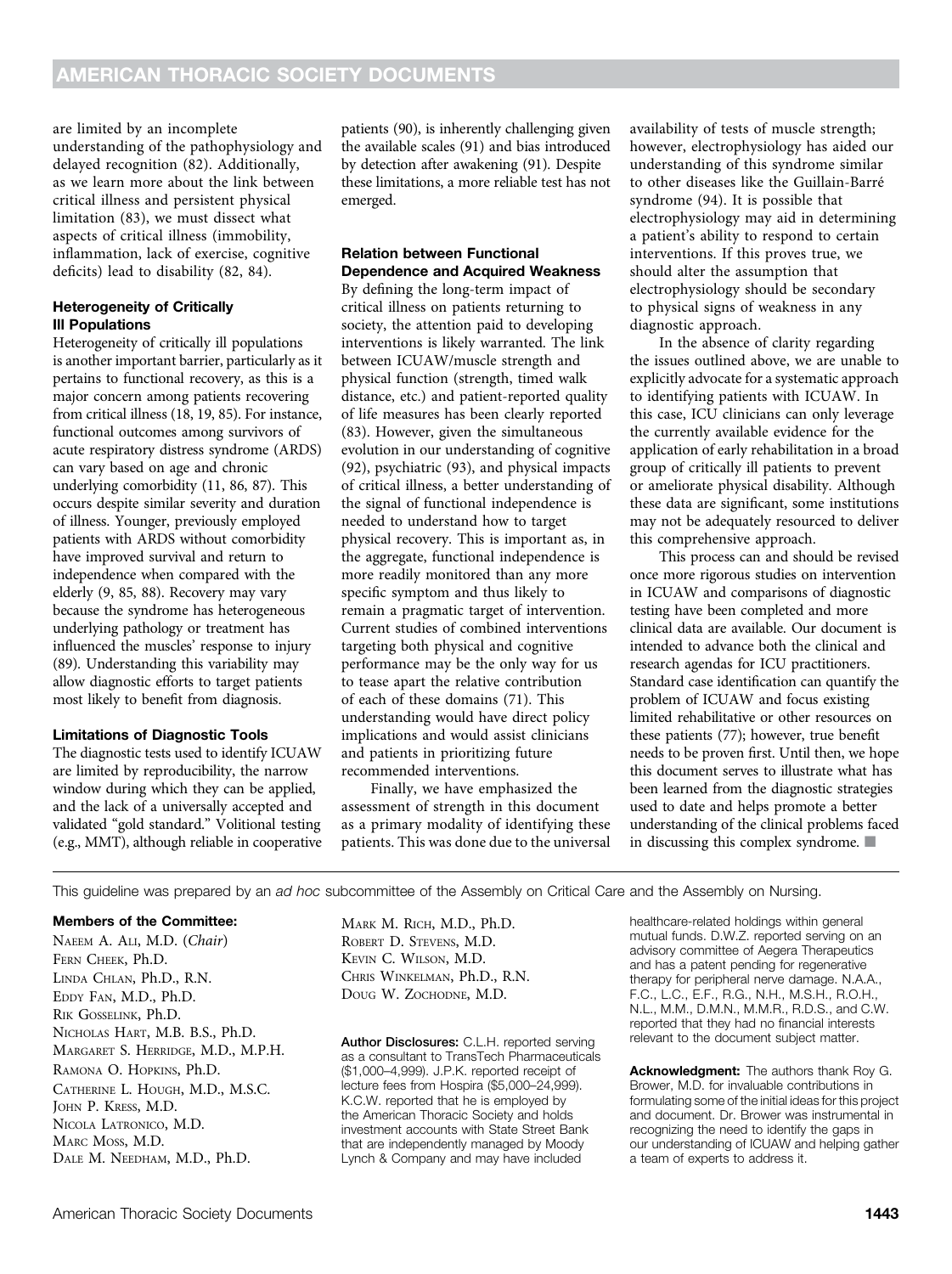#### **References**

- 1. Adhikari NK, Fowler RA, Bhagwanjee S, Rubenfeld GD. Critical care and the global burden of critical illness in adults. Lancet 2010;376: 1339–1346.
- 2. Kahn JM, Goss CH, Heagerty PJ, Kramer AA, O'Brien CR, Rubenfeld GD. Hospital volume and the outcomes of mechanical ventilation. N Engl J Med 2006;355:41–50.
- 3. Zilberberg MD, Luippold RS, Sulsky S, Shorr AF. Prolonged acute mechanical ventilation, hospital resource utilization, and mortality in the United States. Crit Care Med 2008;36:724–730.
- 4. Cox CE, Martinu T, Sathy SJ, Clay AS, Chia J, Gray AL, Olsen MK, Govert JA, Carson SS, Tulsky JA. Expectations and outcomes of prolonged mechanical ventilation. Crit Care Med 2009;37: 2888–2894, quiz 2904.
- 5. MacIntyre NR, Epstein SK, Carson S, Scheinhorn D, Christopher K, Muldoon S; National Association for Medical Direction of Respiratory Care. Management of patients requiring prolonged mechanical ventilation: report of a NAMDRC consensus conference. Chest 2005; 128:3937–3954.
- 6. Frutos-Vivar F, Esteban A, Apezteguía C, Anzueto A, Nightingale P, González M, Soto L, Rodrigo C, Raad J, David CM, et al.; International Mechanical Ventilation Study Group. Outcome of mechanically ventilated patients who require a tracheostomy. Crit Care Med 2005; 33:290–298.
- 7. Ali NA, O'Brien JM Jr, Hoffmann SP, Phillips G, Garland A, Finley JC, Almoosa K, Hejal R, Wolf KM, Lemeshow S, et al.; Midwest Critical Care Consortium. Acquired weakness, handgrip strength, and mortality in critically ill patients. Am J Respir Crit Care Med 2008; 178:261–268.
- 8. De Jonghe B, Sharshar T, Lefaucheur JP, Authier FJ, Durand-Zaleski I, Boussarsar M, Cerf C, Renaud E, Mesrati F, Carlet J, et al.; Groupe de Réflexion et d'Etude des Neuromyopathies en Réanimation. Paresis acquired in the intensive care unit: a prospective multicenter study. JAMA 2002;288:2859–2867.
- 9. Herridge MS, Cheung AM, Tansey CM, Matte-Martyn A, Diaz-Granados N, Al-Saidi F, Cooper AB, Guest CB, Mazer CD, Mehta S, et al.; Canadian Critical Care Trials Group. One-year outcomes in survivors of the acute respiratory distress syndrome. N Engl J Med 2003; 348:683–693.
- 10. Cheung AM, Tansey CM, Tomlinson G, Diaz-Granados N, Matté A. Barr A, Mehta S, Mazer CD, Guest CB, Stewart TE, et al. Two-year outcomes, health care use, and costs of survivors of acute respiratory distress syndrome. Am J Respir Crit Care Med 2006; 174:538–544.
- 11. Herridge MS, Tansey CM, Matté A, Tomlinson G, Diaz-Granados N, Cooper A, Guest CB, Mazer CD, Mehta S, Stewart TE, et al.; Canadian Critical Care Trials Group. Functional disability 5 years after acute respiratory distress syndrome. N Engl J Med 2011; 364:1293–1304.
- 12. Stevens RD, Marshall SA, Cornblath DR, Hoke A, Needham DM, de Jonghe B, Ali NA, Sharshar T. A framework for diagnosing and classifying intensive care unit-acquired weakness. Crit Care Med 2009;37:S299–S308.
- 13. Sharshar T, Bastuji-Garin S, Stevens RD, Durand MC, Malissin I, Rodriguez P, Cerf C, Outin H, De Jonghe B; Groupe de Réflexion et d'Etude des Neuromyopathies En Réanimation. Presence and severity of intensive care unit-acquired paresis at time of awakening are associated with increased intensive care unit and hospital mortality. Crit Care Med 2009;37:3047–3053.
- 14. Schweickert WD, Hall J. ICU-acquired weakness. Chest 2007;131: 1541–1549.
- 15. De Jonghe B, Bastuji-Garin S, Sharshar T, Outin H, Brochard L. Does ICU-acquired paresis lengthen weaning from mechanical ventilation? Intensive Care Med 2004;30:1117–1121.
- 16. De Jonghe B, Bastuji-Garin S, Durand MC, Malissin I, Rodrigues P, Cerf C, Outin H, Sharshar T; Groupe de Réflexion et d'Etude des Neuromyopathies en Réanimation. Respiratory weakness is associated with limb weakness and delayed weaning in critical illness. Crit Care Med 2007;35:2007–2015.
- 17. Garnacho-Montero J, Amaya-Villar R, García-Garmendía JL, Madrazo-Osuna J, Ortiz-Leyba C. Effect of critical illness

polyneuropathy on the withdrawal from mechanical ventilation and the length of stay in septic patients. Crit Care Med 2005; 33:349–354.

- 18. Hopkins RO, Suchyta MR, Farrer TJ, Needham D. Improving postintensive care unit neuropsychiatric outcomes: understanding cognitive effects of physical activity. Am J Respir Crit Care Med 2012;186:1220–1228.
- 19. Krumholz HM. Post-hospital syndrome—an acquired, transient condition of generalized risk. N Engl J Med 2013;368: 100–102.
- 20. Burtin C, Clerckx B, Robbeets C, Ferdinande P, Langer D, Troosters T, Hermans G, Decramer M, Gosselink R. Early exercise in critically ill patients enhances short-term functional recovery. Crit Care Med 2009;37:2499–2505.
- 21. Schweickert WD, Pohlman MC, Pohlman AS, Nigos C, Pawlik AJ, Esbrook CL, Spears L, Miller M, Franczyk M, Deprizio D, et al. Early physical and occupational therapy in mechanically ventilated, critically ill patients: a randomised controlled trial. Lancet 2009; 373:1874–1882.
- 22. Lee CM, Fan E. ICU-acquired weakness: what is preventing its rehabilitation in critically ill patients? BMC Med 2012;10:115.
- 23. Hodgin KE, Nordon-Craft A, McFann KK, Mealer ML, Moss M. Physical therapy utilization in intensive care units: results from a national survey. Crit Care Med 2009;37:561–566, quiz 566–568.
- 24. Nordon-Craft A, Schenkman M, Ridgeway K, Benson A, Moss M. Physical therapy management and patient outcomes following ICU-acquired weakness: a case series. J Neurol Phys Ther 2011; 35:133–140.
- 25. Van den Berghe G, Schoonheydt K, Becx P, Bruyninckx F, Wouters PJ. Insulin therapy protects the central and peripheral nervous system of intensive care patients. Neurology 2005;64:1348–1353.
- 26. Hermans G, Schrooten M, Van Damme P, Berends N, Bouckaert B, De Vooght W, Robberecht W, Van den Berghe G. Benefits of intensive insulin therapy on neuromuscular complications in routine daily critical care practice: a retrospective study. Crit Care 2009;13:R5.
- 27. Routsi C, Gerovasili V, Vasileiadis I, Karatzanos E, Pitsolis T, Tripodaki E, Markaki V, Zervakis D, Nanas S. Electrical muscle stimulation prevents critical illness polyneuromyopathy: a randomized parallel intervention trial. Crit Care 2010;14:R74.
- 28. Latronico N, Fenzi F, Recupero D, Guarneri B, Tomelleri G, Tonin P, De Maria G, Antonini L, Rizzuto N, Candiani A. Critical illness myopathy and neuropathy. Lancet 1996;347:1579–1582.
- 29. Needham DM, Feldman DR, Kho ME. The functional costs of ICU survivorship. Collaborating to improve post-ICU disability. Am J Respir Crit Care Med 2011;183:962–964.
- 30. Hough CL, Needham DM. The role of future longitudinal studies in ICU survivors: understanding determinants and pathophysiology of weakness and neuromuscular dysfunction. Curr Opin Crit Care 2007;13:489–496.
- 31. Johnson RF Jr, Gustin J. Acute lung injury and acute respiratory distress syndrome requiring tracheal intubation and mechanical ventilation in the intensive care unit: impact on managing uncertainty for patient-centered communication. Am J Hosp Palliat Care 2013;30:569–575.
- 32. Puthucheary Z, Harridge S, Hart N. Skeletal muscle dysfunction in critical care: wasting, weakness, and rehabilitation strategies. Crit Care Med 2010;38:S676–S682.
- 33. De Jonghe B, Cook D, Sharshar T, Lefaucheur JP, Carlet J, Outin H. Acquired neuromuscular disorders in critically ill patients: a systematic review. Groupe de Reflexion et d'Etude sur les Neuromyopathies En Reanimation. Intensive Care Med 1998;24: 1242–1250.
- 34. Stevens RD, Dowdy DW, Michaels RK, Mendez-Tellez PA, Pronovost PJ, Needham DM. Neuromuscular dysfunction acquired in critical illness: a systematic review. Intensive Care Med 2007; 33:1876–1891.
- 35. Schünemann HJ, Jaeschke R, Cook DJ, Bria WF, El-Solh AA, Ernst A, Fahy BF, Gould MK, Horan KL, Krishnan JA, et al.; ATS Documents Development and Implementation Committee. An official ATS statement: grading the quality of evidence and strength of recommendations in ATS quidelines and recommendations. Am J Respir Crit Care Med 2006;174:605–614.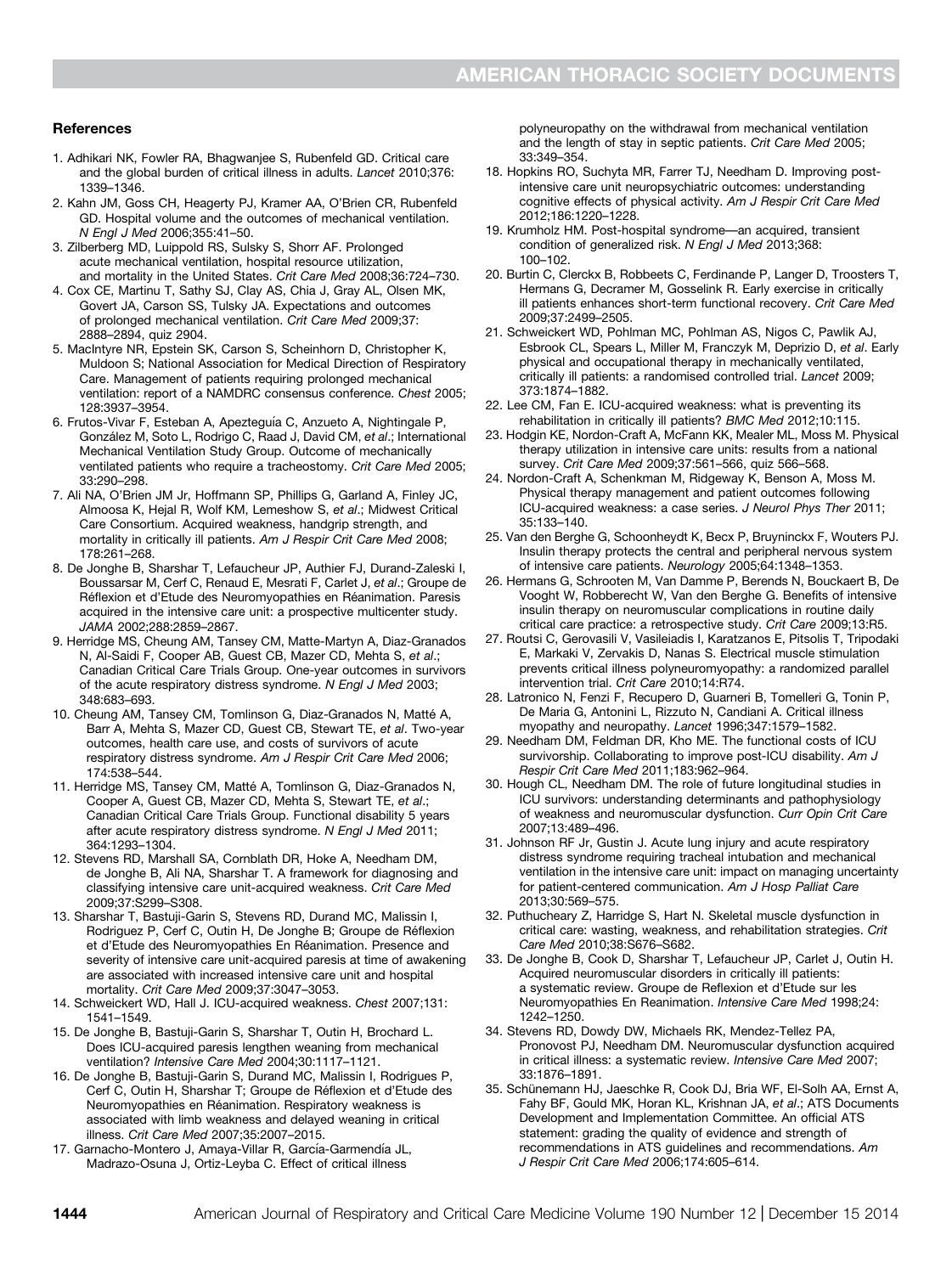- 36. Schünemann HJ, Oxman AD, Brozek J, Glasziou P, Jaeschke R, Vist GE, Williams JW Jr, Kunz R, Craig J, Montori VM, et al.; GRADE Working Group. Grading quality of evidence and strength of recommendations for diagnostic tests and strategies. BMJ 2008;336:1106–1110.
- 37. Higgins J, Green S. Cochrane handbook for systematic reviews of interventions 4.2.6. The Cochrane Collaboration; 2011. Available from:<www.cochrane-handbook.org>
- 38. Landis JR, Koch GG. The measurement of observer agreement for categorical data. Biometrics 1977;33:159–174.
- 39. Trojaborg W, Weimer LH, Hays AP. Electrophysiologic studies in critical illness associated weakness: myopathy or neuropathy a reappraisal. Clin Neurophysiol 2001;112:1586–1593.
- 40. Tennilä A, Salmi T, Pettilä V, Roine RO, Varpula T, Takkunen O. Early signs of critical illness polyneuropathy in ICU patients with systemic inflammatory response syndrome or sepsis. Intensive Care Med 2000;26:1360–1363.
- 41. Garnacho-Montero J, Madrazo-Osuna J, García-Garmendia JL, Ortiz-Leyba C, Jiménez-Jiménez FJ, Barrero-Almodóvar A, Garnacho-Montero MC, Moyano-Del-Estad MR. Critical illness polyneuropathy: risk factors and clinical consequences. A cohort study in septic patients. Intensive Care Med 2001;27: 1288–1296.
- 42. Witt NJ, Zochodne DW, Bolton CF, Grand'Maison F, Wells G, Young GB, Sibbald WJ. Peripheral nerve function in sepsis and multiple organ failure. Chest 1991;99:176–184.
- 43. Nanas S, Kritikos K, Angelopoulos E, Siafaka A, Tsikriki S, Poriazi M, Kanaloupiti D, Kontogeorgi M, Pratikaki M, Zervakis D, et al. Predisposing factors for critical illness polyneuromyopathy in a multidisciplinary intensive care unit. Acta Neurol Scand 2008;118: 175–181.
- 44. Khan J, Harrison TB, Rich MM, Moss M. Early development of critical illness myopathy and neuropathy in patients with severe sepsis. Neurology 2006;67:1421–1425.
- 45. Tepper M, Rakic S, Haas JA, Woittiez AJ. Incidence and onset of critical illness polyneuropathy in patients with septic shock. Neth J Med 2000;56:211–214.
- 46. Schwarz J, Planck J, Briegel J, Straube A. Single-fiber electromyography, nerve conduction studies, and conventional electromyography in patients with critical-illness polyneuropathy: evidence for a lesion of terminal motor axons. Muscle Nerve 1997; 20:696–701.
- 47. Mohr M, Englisch L, Roth A, Burchardi H, Zielmann S. Effects of early treatment with immunoglobulin on critical illness polyneuropathy following multiple organ failure and gram-negative sepsis. Intensive Care Med 1997;23:1144–1149.
- 48. Leijten FS, Harinck-de Weerd JE, Poortvliet DC, de Weerd AW. The role of polyneuropathy in motor convalescence after prolonged mechanical ventilation. JAMA 1995;274:1221–1225.
- 49. Leijten FS, De Weerd AW, Poortvliet DC, De Ridder VA, Ulrich C, Harink-De Weerd JE. Critical illness polyneuropathy in multiple organ dysfunction syndrome and weaning from the ventilator. Intensive Care Med 1996;22:856–861.
- 50. Connolly BA, Jones GD, Curtis AA, Murphy PB, Douiri A, Hopkinson NS, Polkey MI, Moxham J, Hart N. Clinical predictive value of manual muscle strength testing during critical illness: an observational cohort study. Crit Care 2013;17:R229.
- 51. Thiele RI, Jakob H, Hund E, Tantzky S, Keller S, Kamler M, Herold U, Hagl S. Sepsis and catecholamine support are the major risk factors for critical illness polyneuropathy after open heart surgery. Thorac Cardiovasc Surg 2000;48:145–150.
- 52. Amaya-Villar R, Garnacho-Montero J, García-Garmendía JL, Madrazo-Osuna J, Garnacho-Montero MC, Luque R, Ortiz-Leyba C. Steroid-induced myopathy in patients intubated due to exacerbation of chronic obstructive pulmonary disease. Intensive Care Med 2005;31:157–161.
- 53. de Letter MA, Schmitz PI, Visser LH, Verheul FA, Schellens RL, Op de Coul DA, van der Meché FG. Risk factors for the development of polyneuropathy and myopathy in critically ill patients. Crit Care Med 2001;29:2281–2286.
- 54. Campellone JV, Lacomis D, Kramer DJ, Van Cott AC, Giuliani MJ. Acute myopathy after liver transplantation. Neurology 1998;50:46–53.
- 55. Hermans G, Wilmer A, Meersseman W, Milants I, Wouters PJ, Bobbaers H, Bruyninckx F, Van den Berghe G. Impact of intensive insulin therapy on neuromuscular complications and ventilator dependency in the medical intensive care unit. Am J Respir Crit Care Med 2007;175:480–489.
- 56. Lefaucheur JP, Nordine T, Rodriguez P, Brochard L. Origin of ICU acquired paresis determined by direct muscle stimulation. J Neurol Neurosurg Psychiatry 2006;77:500–506.
- 57. Leijten FS, Poortvliet DC, de Weerd AW. The neurological examination in the assessment of polyneuropathy in mechanically ventilated patients. Eur J Neurol 1997;4:124–129.
- 58. Hough CL, Steinberg KP, Taylor Thompson B, Rubenfeld GD, Hudson LD. Intensive care unit-acquired neuromyopathy and corticosteroids in survivors of persistent ARDS. Intensive Care Med 2009;35:63–68.
- 59. Rich MM, Bird SJ, Raps EC, McCluskey LF, Teener JW. Direct muscle stimulation in acute quadriplegic myopathy. Muscle Nerve 1997; 20:665–673.
- 60. Coakley JH, Nagendran K, Yarwood GD, Honavar M, Hinds CJ. Patterns of neurophysiological abnormality in prolonged critical illness. Intensive Care Med 1998;24:801–807.
- 61. Larsson L, Li X, Edström L, Eriksson LI, Zackrisson H, Argentini C, Schiaffino S. Acute quadriplegia and loss of muscle myosin in patients treated with nondepolarizing neuromuscular blocking agents and corticosteroids: mechanisms at the cellular and molecular levels. Crit Care Med 2000;28:34–45.
- 62. Velázquez Pérez L, Jara González JA, Sánchez Cruz G. Peripheral nerve conduction studies in patients with multiple organ failure [in Spanish]. Rev Neurol 2003;36:15–20.
- 63. Thiele RI, Jakob H, Hund E, Genzwuerker H, Herold U, Schweiger P, Hagl S. Critical illness polyneuropathy: a new iatrogenically induced syndrome after cardiac surgery? Eur J Cardiothorac Surg 1997;12:826–835.
- 64. Guarneri B, Bertolini G, Latronico N. Long-term outcome in patients with critical illness myopathy or neuropathy: the Italian multicentre CRIMYNE study. J Neurol Neurosurg Psychiatry 2008; 79:838–841.
- 65. Bednarik J, Lukas Z, Vondracek P. Critical illness polyneuromyopathy: the electrophysiological components of a complex entity. Intensive Care Med 2003;29:1505–1514.
- 66. Bednarík J, Vondracek P, Dusek L, Moravcova E, Cundrle I. Risk factors for critical illness polyneuromyopathy. J Neurol 2005;252:343–351.
- 67. Latronico N, Bertolini G, Guarneri B, Botteri M, Peli E, Andreoletti S, Bera P, Luciani D, Nardella A, Vittorielli E, et al. Simplified electrophysiological evaluation of peripheral nerves in critically ill patients: the Italian multi-centre CRIMYNE study. Crit Care 2007; 11:R11.
- 68. Benbassat J, Baumal R, Heyman SN, Brezis M. Viewpoint: suggestions for a shift in teaching clinical skills to medical students: the reflective clinical examination. Acad Med 2005;80:1121–1126.
- 69. Glick TH. Toward a more efficient and effective neurologic examination for the 21st century. Eur J Neurol 2005;12:994–997.
- 70. Kiderman A, Dratva D, Ever-Hadani P, Cohen R, Brezis M. Limited value of physical examinations in upper respiratory illness: account of personal experience and survey of doctors' views. J Eval Clin Pract 2009;15:184–188.
- 71. Brummel NE, Girard TD, Ely EW, Pandharipande PP, Morandi A, Hughes CG, Graves AJ, Shintani A, Murphy E, Work B. Feasibility and safety of early combined cognitive and physical therapy for critically ill medical and surgical patients: the Activity and Cognitive Therapy in ICU (ACT-ICU) trial. Intensive Care Med 2014;40:370–379.
- 72. Calvo-Ayala E, Khan BA, Farber MO, Ely EW, Boustani MA. Interventions to improve the physical function of ICU survivors: a systematic review. Chest 2013;144:1469–1480.
- 73. Chambers MA, Moylan JS, Reid MB. Physical inactivity and muscle weakness in the critically ill. Crit Care Med 2009;37:S337–S346.
- 74. Supinski GS, Wang W, Callahan LA. Caspase and calpain activation both contribute to sepsis-induced diaphragmatic weakness. J Appl Physiol (1985) 2009;107:1389–1396.
- 75. Supinski GS, Callahan LA. Double-stranded RNA-dependent protein kinase activation modulates endotoxin-induced diaphragm weakness. J Appl Physiol (1985) 2011;110:199–205.